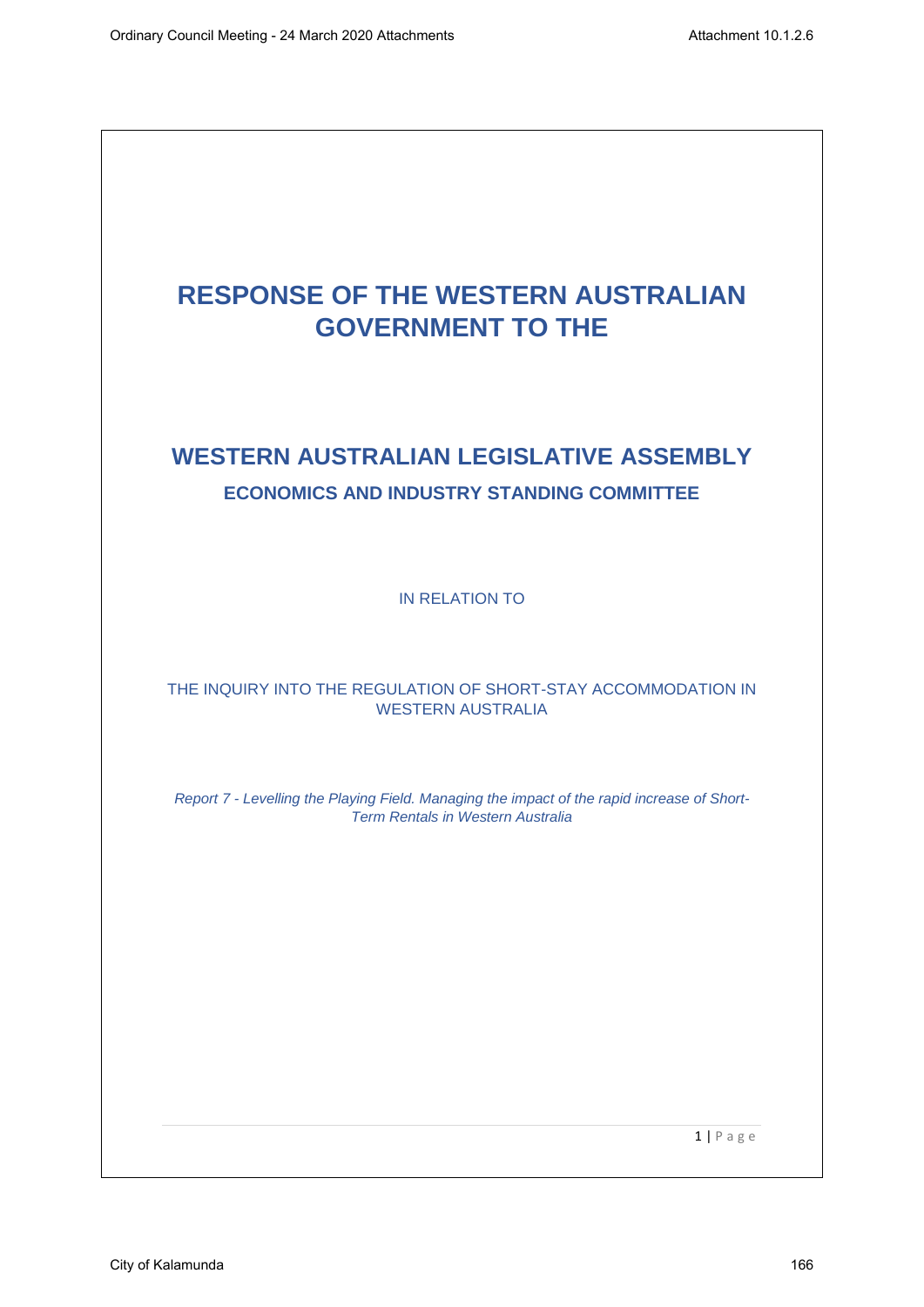# **Executive Summary**

The Western Australian Government generally agrees with the Report and will consider developing and/or adopting policy to give effect to the intent of the recommendations, including forming an interdepartmental working group to address some of the recommendations.

The Western Australian Government thanks the Committee for undertaking the Inquiry, and welcomes its Report. The Government also acknowledges the important contributions made by the stakeholders who participated in the Inquiry, including local governments, major online accommodation platforms, industry associations, key social organisations, individual hosts, hotel and caravan park owners, and guest house and bed and breakfast owners.

In responding to the Committee's recommendations, the Western Australian Government acknowledges the complexity of the issues raised and the wide range of views on the topic across the State and within local government areas. The Government recognises the broader issues in relation to short-term rentals, including a lack of available data, perception of an 'uneven playing field', amenity issues for neighbours, and confusing regulatory requirements to name a few. In principle, the Government accepts that the existing Statelevel policy and guidance addressing short-term rentals are dated and inconsistent, and will look at rectifying this.

The recommendations of the Committee are outlined below:

#### **Recommendation 1**

The Minister for Commerce request the Department of Mines, Industry Regulation and Safety develop a public education campaign in association with Real Estate Institute of Western Australia (REIWA) to make owners, real estate agents, property managers and purchasers of real estate in Western Australia aware of their obligations in regard to:

- the truthful marketing and presentation of properties as Short-Term Rental prospects;
- the importance of considering Short-Term Rental as part of the pre-purchase due diligence process; and
- other legal obligations surrounding the use of properties as Short-Term Rentals.

## **Recommendation 2**

That by June 2020 the Minister for Planning update the model provisions in the *Planning and Development (Local Planning Schemes) Regulations 2015* to amend:

- land use definitions to differentiate between hosted and unhosted Short-Term Rentals;
- land use definitions to include the size and capacity of Short-Term Rentals; and
- the definition of bed and breakfast accommodation.

## **Recommendation 3**

That by June 2020 the Minister for Planning direct the Western Australian Planning Commission (WAPC) to update planning guidance so that it aligns with the amended land use definitions in the *Planning and Development (Local Planning Schemes) Regulations 2015* and provides greater guidance to local governments about ways to appropriately regulate Short-Term Rentals.

 $2 | P \text{ age}$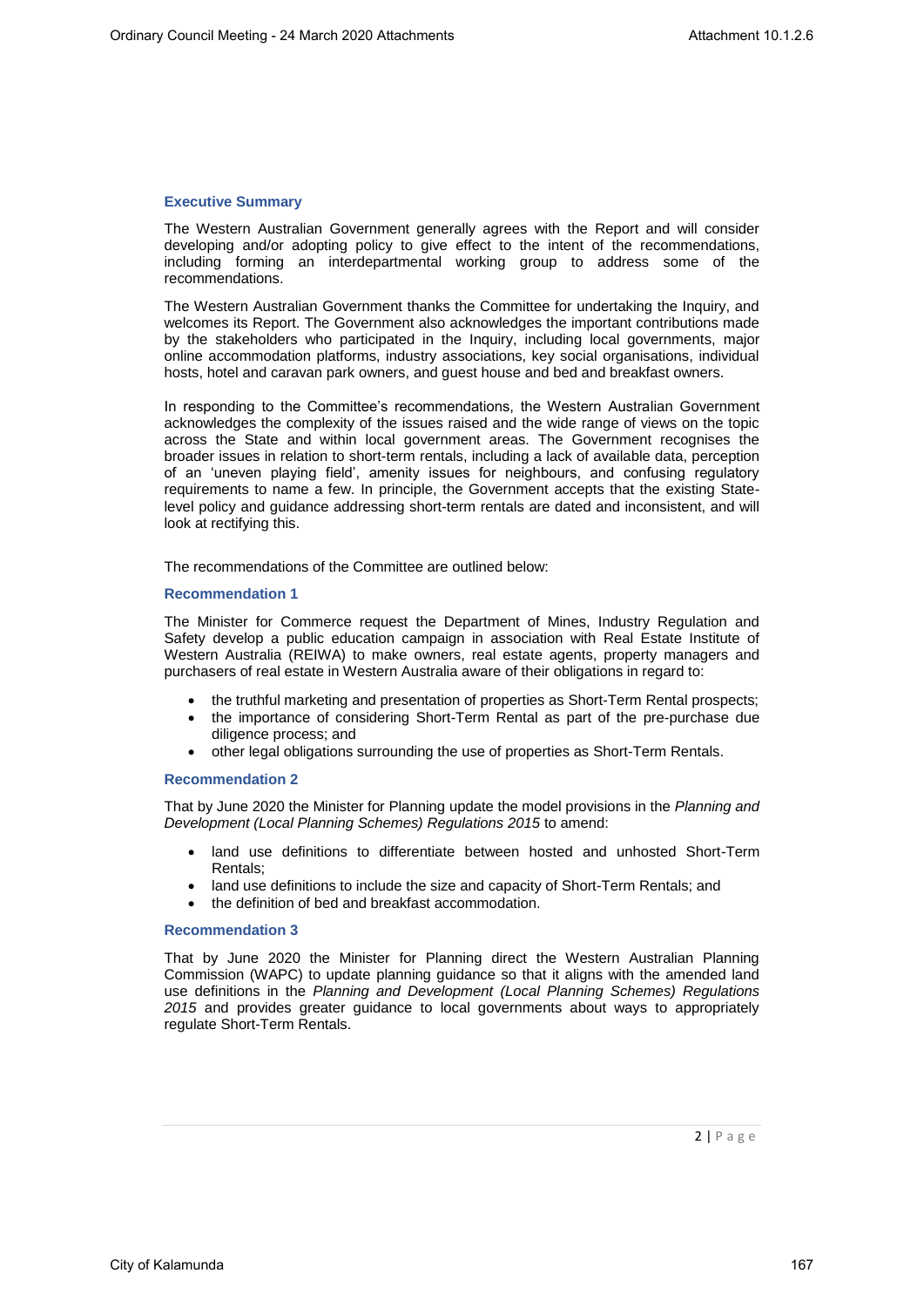The Minister for Planning direct the relevant government agency to work with stakeholders to develop model by-laws that assist strata companies to better manage Short-Term Rentals in their strata scheme. These model by-laws should include:

- by-laws that, if adopted by a strata company, would prevent owners from letting their lots as Short-Term Rentals; and
- by-laws that, if adopted by a strata company, would enable owners to let their lots as Short-Term Rentals.

# **Recommendation 5**

The Minister for Planning direct Landgate to update their strata titles guidance to include discussion of the powers and processes open to strata companies to manage Short-Term Rentals in strata schemes.

## **Recommendation 6**

The Ministers for Commerce, Local Government, Planning and Tourism establish an interdepartmental working group to coordinate whole-of-government policy responses for Short-Stay Accommodation.

#### **Recommendation 7**

The interdepartmental working group should:

- 1. Establish the baseline requirements for a state-wide registration scheme, including:
	- a. the minimum information required for both hosted and unhosted premises;
		- b. the cycle of registration;
		- c. registration costs for the State register (separate from any additional local government fees, charges or costs);
		- d. the most appropriate agency to hold the register; and
		- e. the treatment of Traditional Accommodation providers.
- 2. Determine the legal mechanisms through which the State Government can introduce and enforce a registration scheme, including consequences for non-compliance.
- 3. Determine the most appropriate mechanism to collect and manage the registration data.
- 4. Determine the information disclosure requirements for online platforms and appropriate enforcement mechanisms.
- 5. Determine information sharing mechanisms between State and local government authorities, including information gathered under existing registration and licensing regimes for Traditional Accommodation.
- 6. Determine what information, if any, should be made publicly available.
- 7. Ensure that local governments maintain the ability to require the provision of additional information and impose additional licensing or operational requirements, depending on their particular circumstances.

The interdepartmental working group's activities should incorporate appropriate consultation mechanisms with local government authorities and relevant stakeholders.

## **Recommendation 8**

The relevant Minister should ensure, through appropriate legislative or regulatory mechanisms, that online platforms are required to display a valid registration number for Short-Term Rentals, issued under the registration scheme. The interdepartmental working group should consider and provide advice to the Minister on the appropriate requirements for Traditional Accommodation.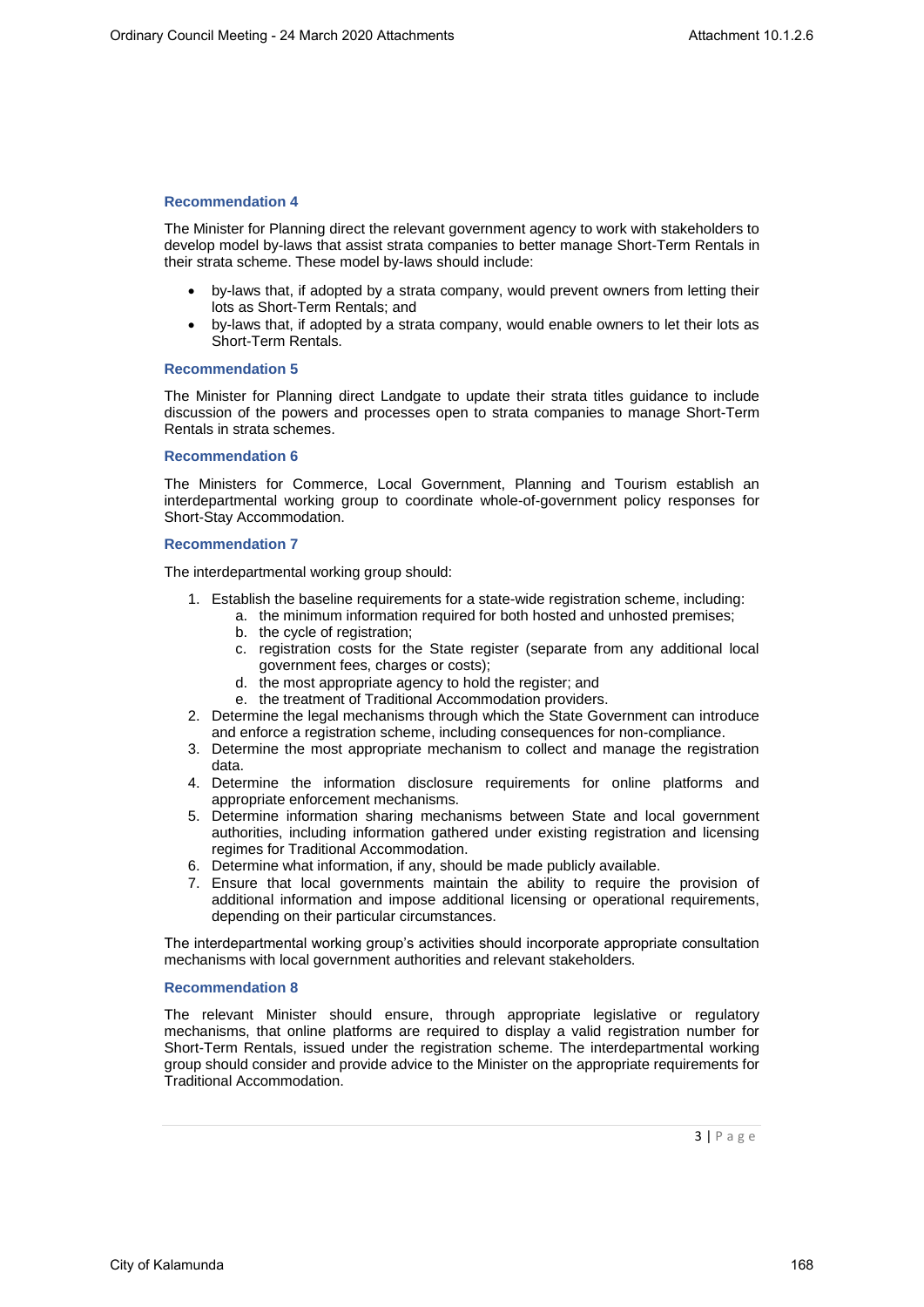The relevant Minister prepare regulations requiring online platforms to provide data on all Short-Term Rental properties listed in Western Australia to the government agency with primary responsibility for the state-wide registration system, on a disclosure cycle to be recommended by the interdepartmental working group.

# **Recommendation 10**

The relevant Minister introduce a state-wide registration scheme for Short-Term Rentals based on the parameters developed by the interdepartmental working group, coupled with data provision requirements for online platforms. Local government authorities should be responsible for:

- approving additional registration requirements for properties within their boundaries;
- developing additional registration criteria, suited to their particular circumstance;
- enforcing compliance with their local controls;
- managing complaints about Short-Term Rentals; and
- setting and imposing penalties for non-compliance with local requirements.

The process for information collection and disclosure should be developed by the interdepartmental working group, in consultation with local government.

The Government's specific response to each of the recommendations follow.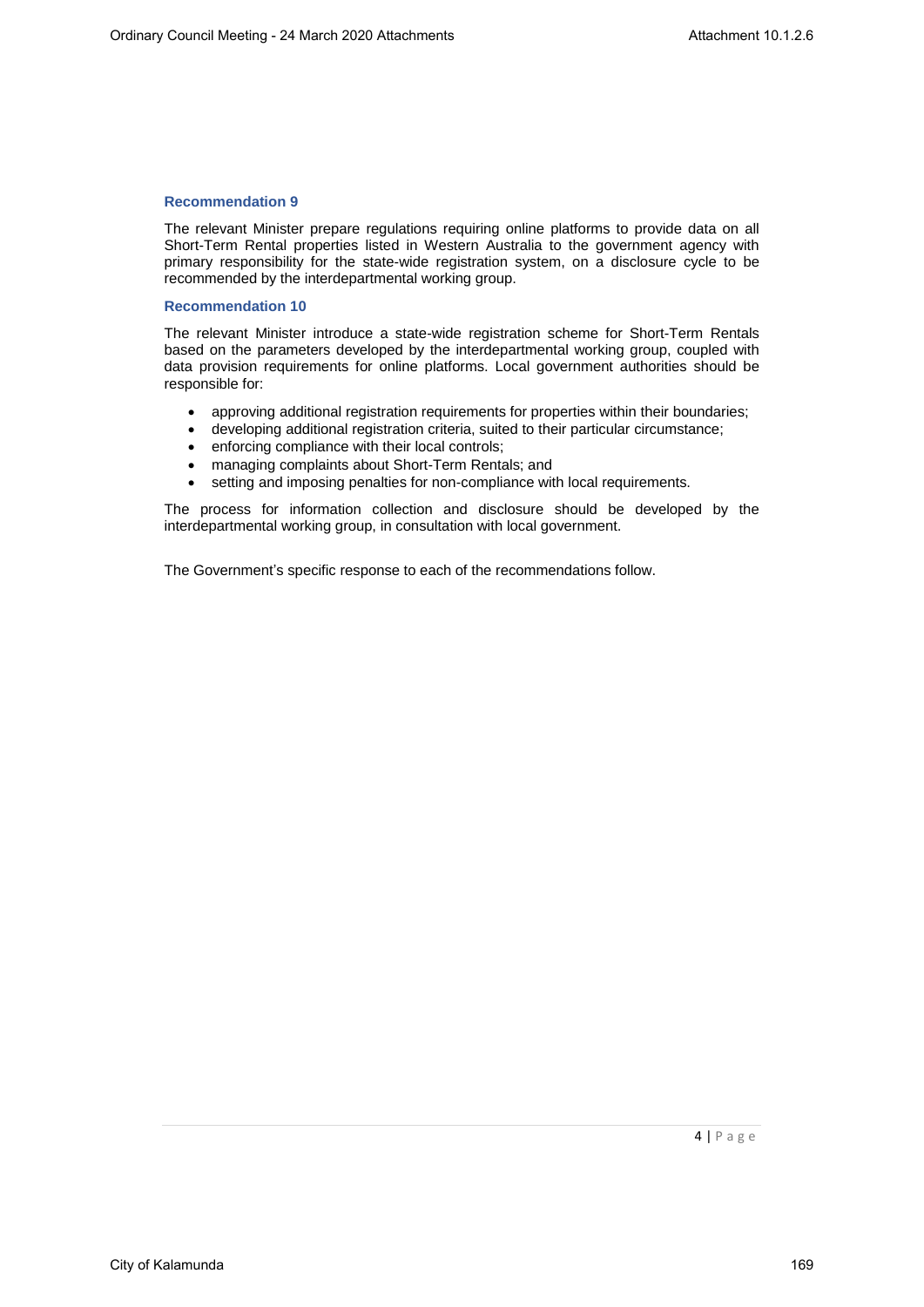# Government's Response to the Recommendations

## *Recommendation 1*

The Minister for Commerce request the Department of Mines, Industry Regulation and Safety develop a public education campaign in association with REIWA to make owners, real estate agents, property managers and purchasers of real estate in Western Australia aware of their obligations in regard to:

- the truthful marketing and presentation of properties as Short-Term Rental prospects;
- the importance of considering Short-Term Rental as part of the pre-purchase due diligence process; and
- other legal obligations surrounding the use of properties as Short-Term Rentals.

#### Response

The Government agrees to the recommendation.

In using a property for a short-term rental, there are a range of approvals, public health and safety, insurance, taxation and amenity issues that both the consumer and service provider need to be aware of. It is important that there is an appropriate level of education and information available to ensure awareness of these requirements, and the Western Australian Government supports the development of an education program than can be tailored to local conditions.

The *Real Estate and Business Agents and Sales Representatives Code of Conduct 2016* (the Code) provides that an agent or sales representative must exercise due care, diligence and skill. Additionally, the Code provides for the disclosure of material facts to any person materially affected. This would include the correct communication (advertising) of properties and their suitability for use as short-term rental properties.

The Department of Mines, Industry Regulation and Safety (DMIRS) will communicate with the industry, in liaison with REIWA reminding it of the Code requirements and how the Australian Consumer Law (WA) applies. DMIRS will also establish a communication strategy to the community (owners, purchasers etc) alerting them to matters that should be considered at the time of purchase and use of properties.

The Minister for Commerce notes that the Australian Consumer Law (WA) applies to the provision of all goods and services. In relation to the suppliers of short-term rentals, this includes the application of consumer guarantee provisions meaning that: services are provided with due care and skill, the accommodation is fit-for-purpose and that consumers are not misled or deceived in their transactions with suppliers. The Minister for Commerce will request DMIRS to work with other jurisdictions to propose that a national education campaign on consumer rights under the Australian Consumer Law (WA) in relation to shortterm rentals be developed.

The Department of Fire and Emergency Services (DFES) proposes that it is actively consulted and engaged in the development of any education campaigns. These will be communicated to the community and appropriate related education initiatives:

educating short-term rental owners about what safety standards and signage they need to display in their property; and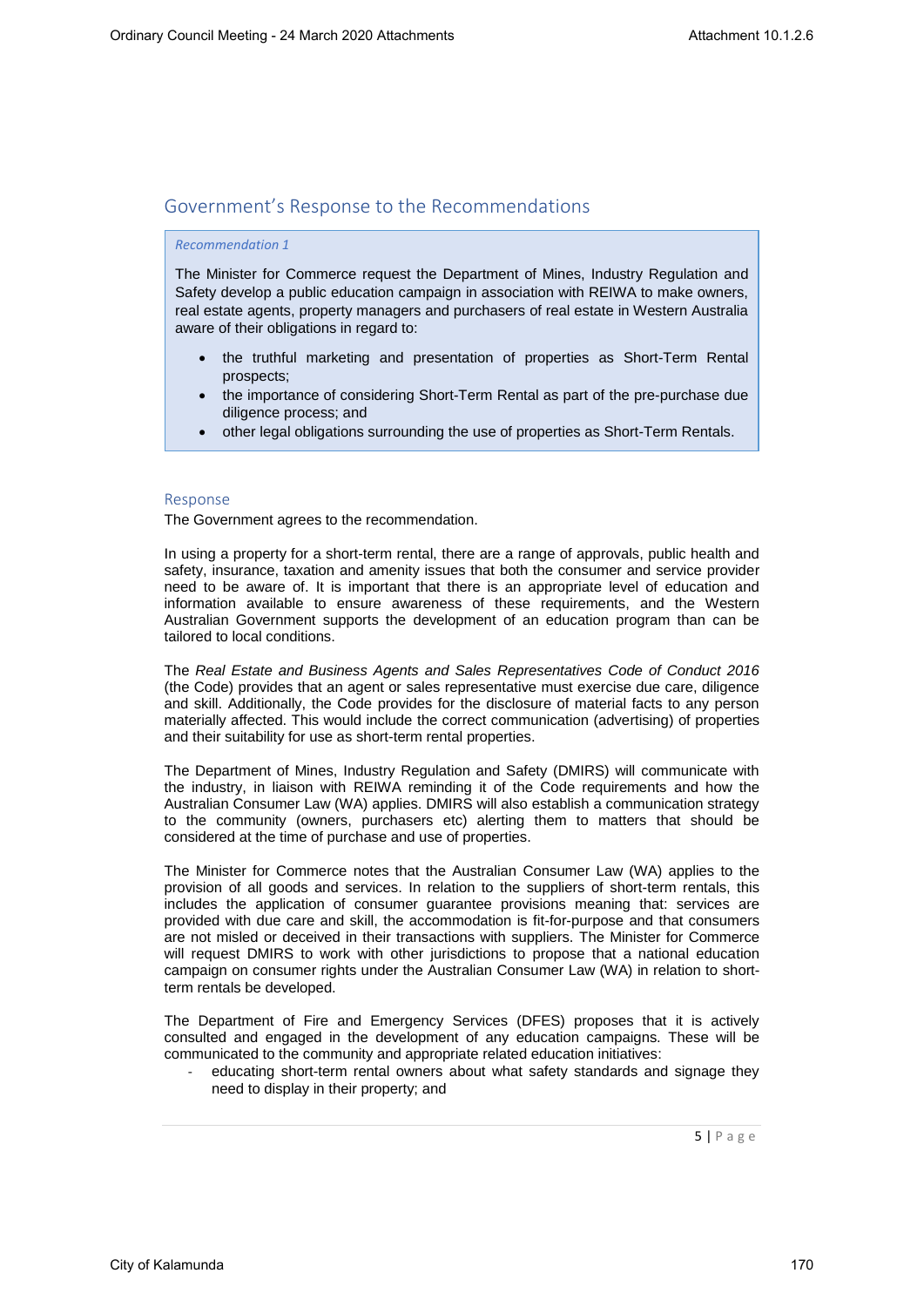educating travellers about the risks of the local area, what to do in a bushfire or other emergency, and how to stay informed.

#### *Recommendation 2*

That by June 2020 the Minister for Planning update the model provisions in the *Planning and Development (Local Planning Schemes) Regulations 2015* to amend:

- land use definitions to differentiate between hosted and unhosted Short-Term Rentals;
- land use definitions to include the size and capacity of Short-Term Rentals; and
- the definition of bed and breakfast accommodation.

#### Response

The Government endorses the intent of the recommendation; however, the timeline is considered insufficient.

It is agreed that the land use definitions in *Planning Bulletin 99 – Holiday Homes Guidelines* and the model provisions in the *Planning and Development (Local Planning Schemes*) *Regulations 2015* that relate to short-term rentals are dated, and do not accurately reflect how residential properties are currently being used for short-term letting in Western Australia.

The inclusion of land use definitions in the model provisions in the *Planning and Development (Local Planning Schemes) Regulations 2015* encourages the consistent treatment of short-term rentals throughout Western Australia while retaining the ability of local governments to adjust their policy responses to local contexts.

On behalf of the Minister for Planning, the Department of Planning, Lands and Heritage (DPLH) will progress the update of the model provisions in the *Planning and Development (Local Planning Schemes) Regulations 2015* to amend definitions. This review may or may not include those noted by the recommendation and additional definitions as deemed necessary. It is noted that there is a higher compliance burden on traditional bed and breakfasts, and any actions taken to harmonise land use definitions must be cognisant of the implications on traditional bed and breakfast businesses.

The model provisions in the *Planning and Development (Local Planning Schemes) Regulations 2015* cannot be updated within the timeframe specified in the Report due to the drafting process and additional legislative steps required. A more accurate timeline would be November 2020.

As an interim measure, the proposed land use definitions will be incorporated into the draft WAPC Tourism Position Statement. It is expected that the WAPC will have a draft Tourism Position Statement for public consultation around mid-2020.

The Minister for Planning will also investigate the option of 'deeming' the definition of hosted accommodation and providing for this type of accommodation to be exempt from development approval, into all local planning schemes, in accordance with Section 257B of the *Planning and Development Act 2005*. This would ensure consistent provisions for hosted accommodation across the State.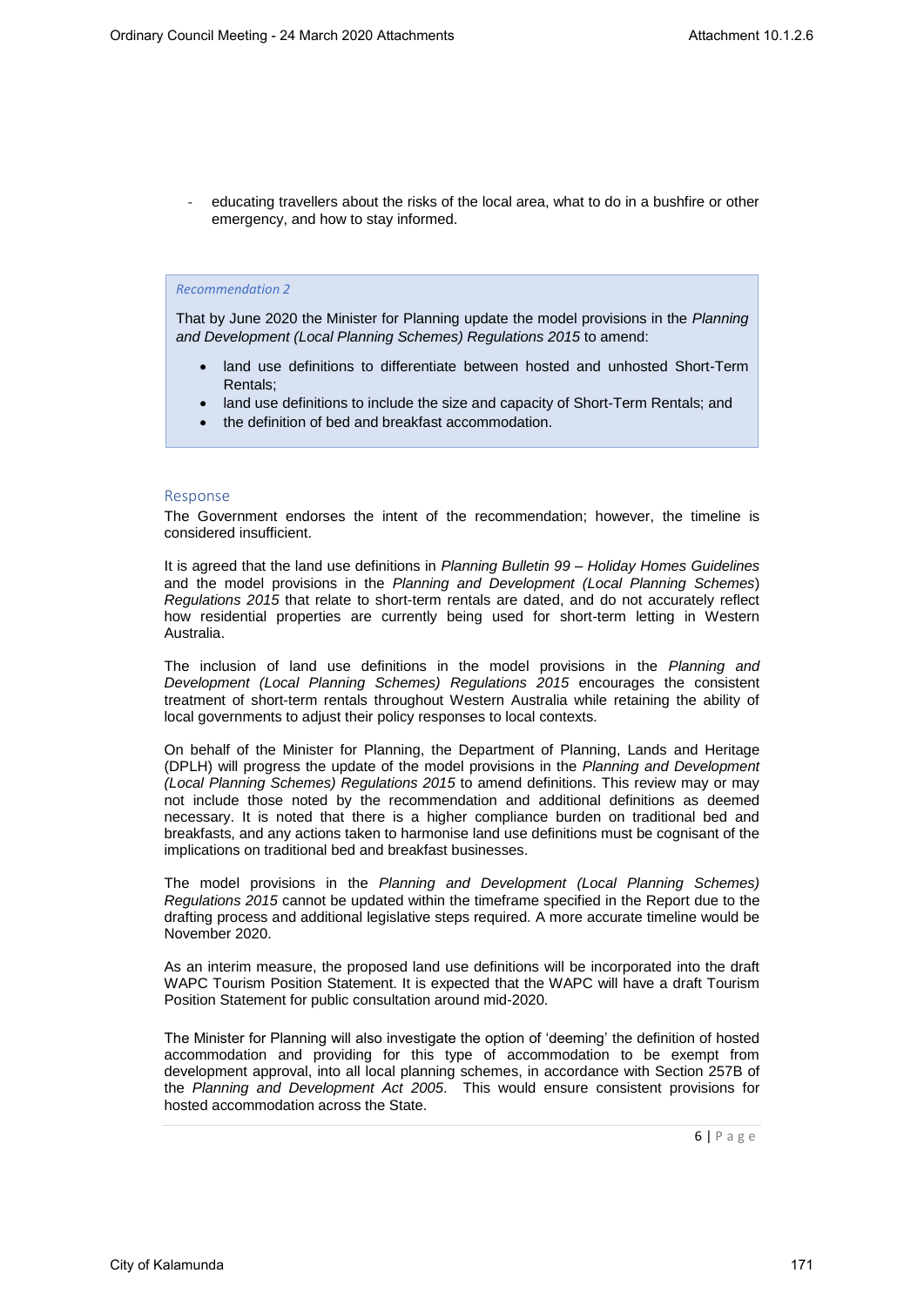Consistent with the findings of the Report, the designation of land use permissibility for unhosted accommodation will be determined through each local planning scheme.

#### *Recommendation 3*

That by June 2020 the Minister for Planning direct the Western Australian Planning Commission to update planning guidance so that it aligns with the amended land use definitions in the *Planning and Development (Local Planning Schemes) Regulations 2015*  and provides greater guidance to local governments about ways to appropriately regulate Short-Term Rentals.

#### Response

The Government endorses the intent of the recommendation.

The WAPC will continue to draft policy (Tourism Position Statement and any other necessary guidance) that will align with any proposed amendments to land use definitions and provide greater guidance to local governments about ways to appropriately regulate short-term rentals. Additionally, the interdepartmental working group's work will be considered in the drafting of the policy position.

Once advertised, the draft Tourism Position Statement would be considered seriously entertained, as such, it would be applicable when considering planning applications. By releasing the policy ahead of amendments to the *Planning and Development (Local Planning Schemes) Regulations 2015* (the Regulations) it provides an opportunity to test the application of definitions prior to incorporation into the Regulations.

## *Recommendation 4*

The Minister for Planning direct the relevant government agency to work with stakeholders to develop model by-laws that assist strata companies to better manage Short-Term Rentals in their strata scheme. These model by-laws should include:

- by-laws that, if adopted by a strata company, would prevent owners from letting their lots as Short-Term Rentals; and
- by-laws that, if adopted by a strata company, would enable owners to let their lots as Short-Term Rentals.

#### Response

It should be noted that the development of model by-laws for strata is outside the scope of the Planning portfolio as it relates to the Minister for Lands. The Minister for Planning can only direct it's own agency to undertake work.

The Government does not support adopting the recommendation.

Landgate notes that strata companies have broad powers to make by-laws that best suit their individual needs. However, sufficient support will be provided to stakeholders by adopting Recommendation 5.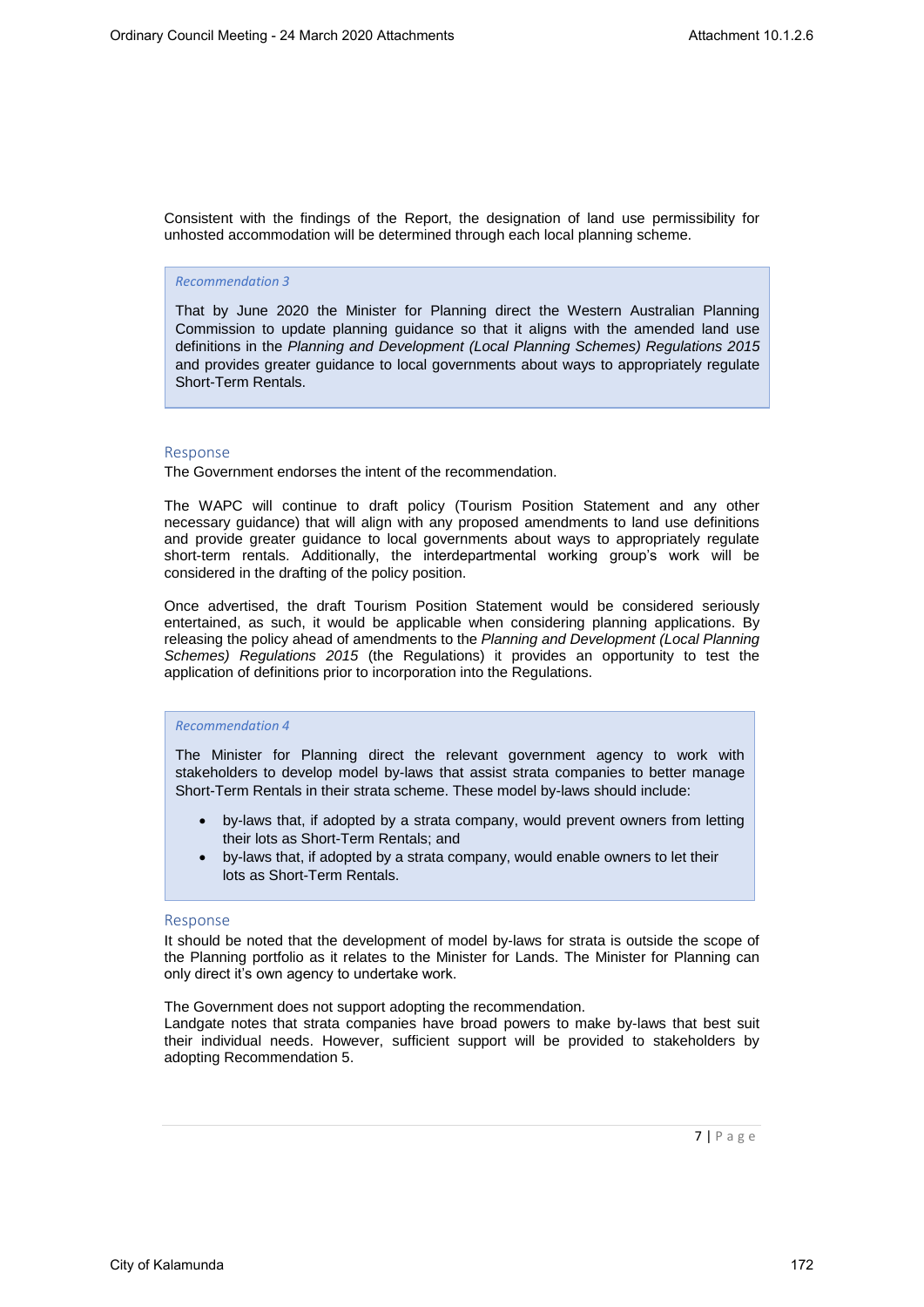Providing model by-laws could lead owners and tenants to assume that the by-law is inherently valid. However, in certain circumstances, a model by-law could be found to be invalid by the State Administrative Tribunal.

A strata company does not need a legislative authority to provide for short-term rentals. However, upon proclamation of the amended *Strata Titles Act 1985*, by-laws will be established as secondary to any other legislation. As a result, by-laws will *always* have to conform to the planning legislation first and foremost.

The standard by-laws currently included in the *Strata Titles (General) Regulations 2019* (under development) enable owners to facilitate short-term rentals, unless another law prohibits or restricts them from doing so.

Support in understanding by-laws will be provided to stakeholders through updating Landgate's guidance material (consistent with Recommendation 5); an activity that is already accommodated in the Strata Reform Project plan.

### *Recommendation 5*

The Minister for Planning direct Landgate to update their strata titles guidance to include discussion of the powers and processes open to strata companies to manage Short-Term Rentals in strata schemes.

#### Response

It should be noted that the Minister for Planning cannot direct Landgate, as this is the role and responsibility of the Minister for Lands.

The Government supports the recommendation.

This activity is planned to occur as part of Landgate's Strata Titles Act Reform project, due to conclude in 2020/21.

Upon proclamation of the amended *Strata Titles Act 1985*, Landgate will clarify in its guidance material that a short-term rental by-law would be a governance by-law for a scheme where the legislation allows.

If, as a result of the Committee's Report, the WAPC was to amend any planning policies that affect strata by laws, Landgate will update the strata titles guidance accordingly.

In clarifying guidance material, Landgate, as part of the Strata Titles Act Reform project, may update publications relating to the *Strata Titles Act 1985* including 'A Guide to Strata Titles' and the 'Strata Titles Practice Manual' to include discussion on Airbnb and the sharing economy, as well as how by-laws can be used by strata companies to better manage shortterm rentals in their strata schemes.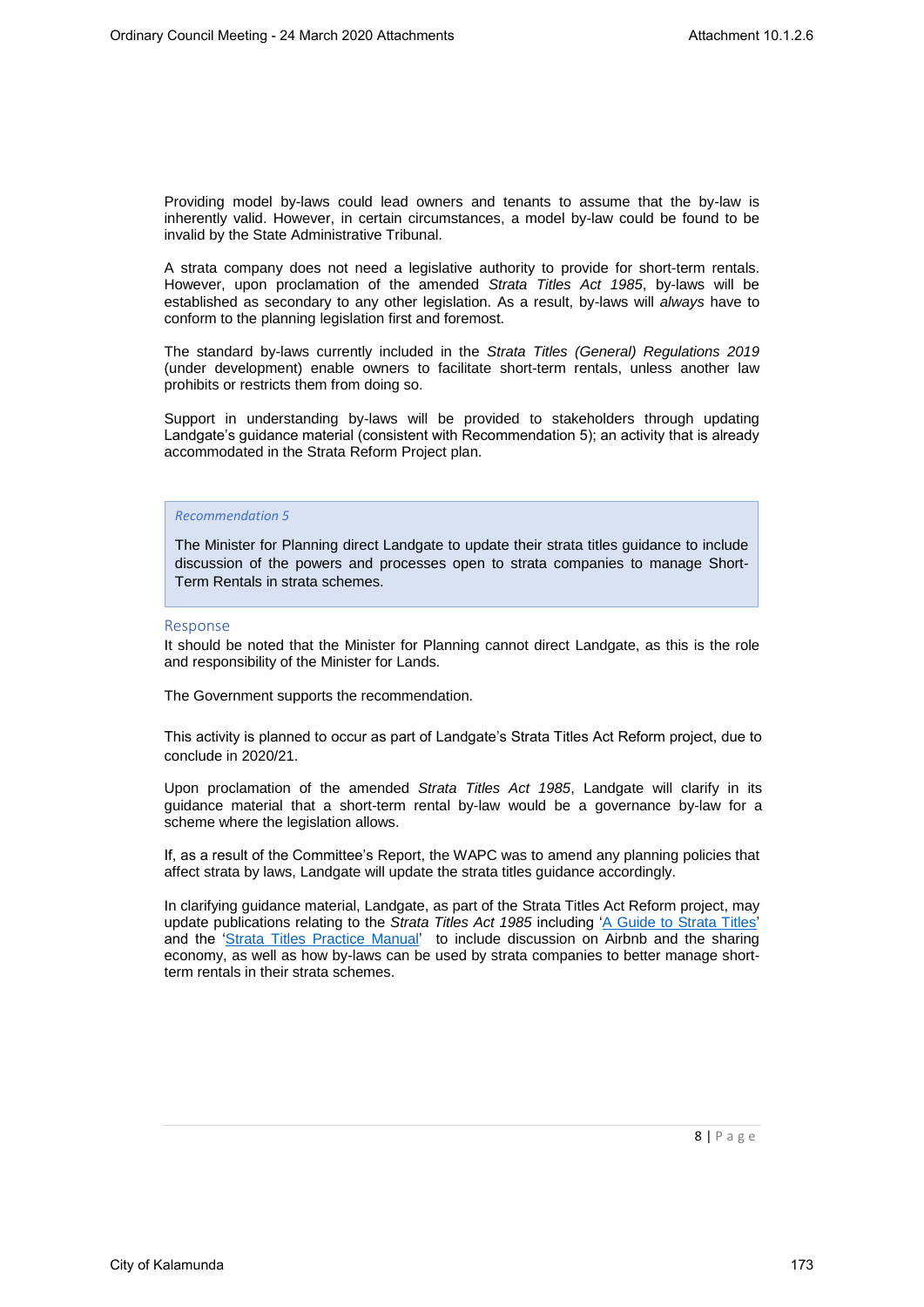The Ministers for Commerce, Local Government, Planning and Tourism establish an interdepartmental working group to coordinate whole-of-government policy responses for Short-Stay Accommodation.

## Response

The Government supports the recommendation. State Government agencies have various responsibilities and interests in short-stay accommodation, including tourism sector development and destination marketing, housing affordability, planning and land use, consumer protection and safety, bushfire safety and supporting local governments to enforce their local laws, planning schemes and policies. Given the complexities of the policy responses required, the establishment of a working group to coordinate these is a logical step.

The Ministers for Commerce, Local Government, Planning and Tourism will nominate staff within their respective portfolios to be members of the interdepartmental working group.

The implementation of a register, its administration, enforcement, determination of any fee structures, collection of information and legal obligations on both booking platforms and individual property owners has potential policy and regulatory implications for the Department of Local Government, Sport and Cultural Industries (DLGSC), DMIRS, and DPLH. The working group will identify the lead government agency to have primary responsibility for the coordination of regulation for short-stay accommodation.

The interdepartmental working group may establish a small number of specific technical working groups to undertake relevant tasks associated with respective recommendations. These groups may consist of broader membership than the working group as relevant to the task (for example, it may be appropriate to seek input from the Western Australian Local Government Association (WALGA) given the impact on local government and the sector's position). Additionally, other government and non-government entities may be invited to assist with the development of certain policies as appropriate.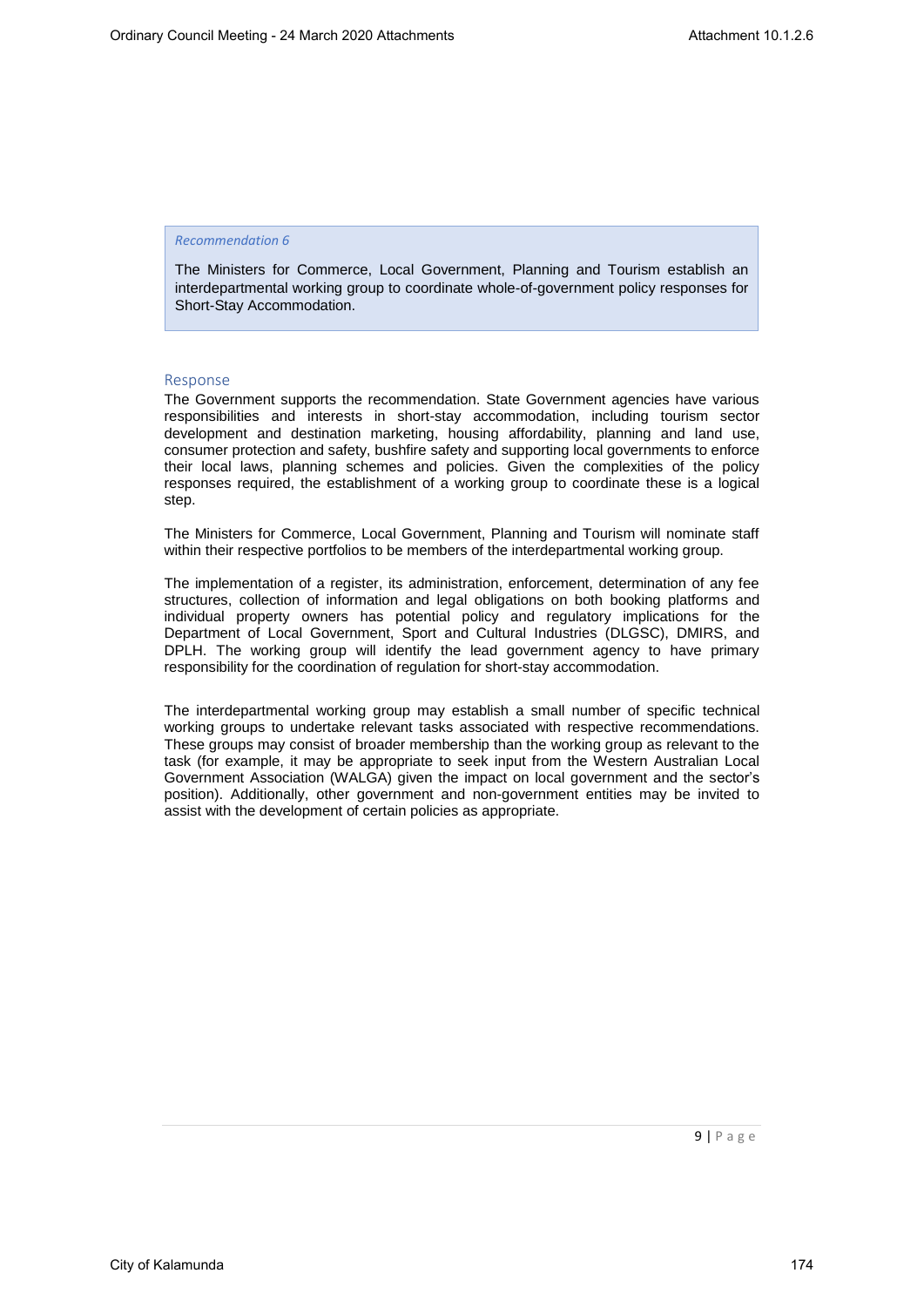The interdepartmental working group should:

- 1. Establish the baseline requirements for a state-wide registration scheme, including:
	- a. the minimum information required for both hosted and unhosted premises;
	- b. the cycle of registration;
	- c. registration costs for the State register (separate from any additional local government fees, charges or costs);
	- d. the most appropriate agency to hold the register; and
	- e. the treatment of Traditional Accommodation providers.
- 2. Determine the legal mechanisms through which the State Government can introduce and enforce a registration scheme, including consequences for noncompliance.
- 3. Determine the most appropriate mechanism to collect and manage the registration data.
- 4. Determine the information disclosure requirements for online platforms and appropriate enforcement mechanisms.
- 5. Determine information sharing mechanisms between State and local government authorities, including information gathered under existing registration and licensing regimes for Traditional Accommodation.
- 6. Determine what information, if any, should be made publicly available.
- 7. Ensure that local governments maintain the ability to require the provision of additional information and impose additional licensing or operational requirements, depending on their particular circumstances.

The interdepartmental working group's activities should incorporate appropriate consultation mechanisms with local government authorities and relevant stakeholders.

#### Response

The Government generally supports the recommendation, including introduction of a mandatory registration process.

The dot points identified to establish the baseline requirements for the registration scheme are comprehensive and cover the key issues. The critical part of this process, is how these are to be applied. In implementing a registration scheme, this needs to be flexible and not too onerous, to encourage use by all parties. Any property registration system needs to be simple, low cost and user friendly.

Critical issues in implementing a state-wide registration scheme will be the relationship between local and State Government, what is the legal mechanism for the State, how data is collected and shared between the respective levels of government, and what is the role of online platforms.

The interdepartmental working group will work through the details of how the registration process would operate and be applied. In doing so, the interdepartmental working group will identify the costs to both State and local government, and industry, with the aim to find most cost-effective approach.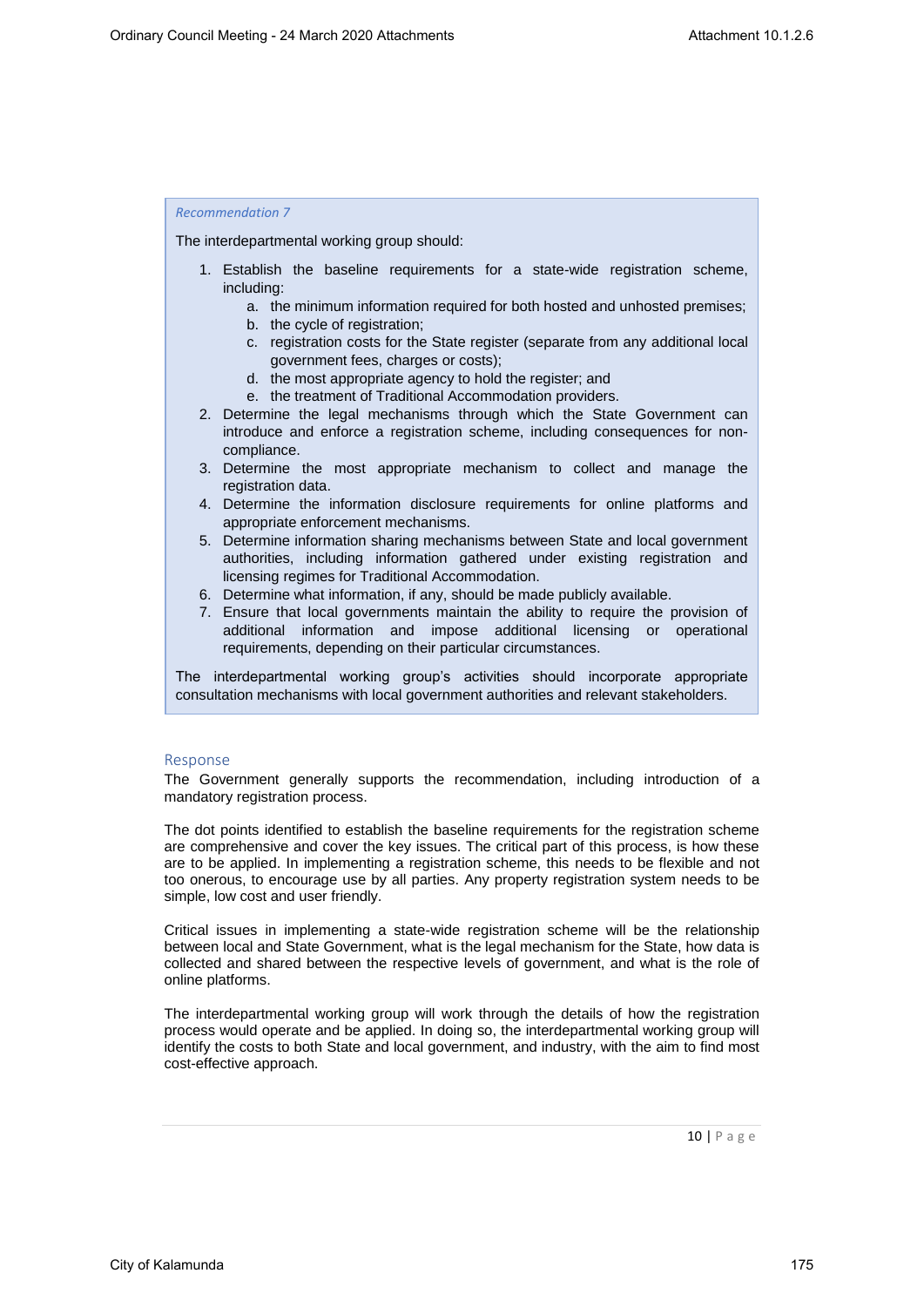As noted in the response to Recommendation 6, other government and non-government entities may be invited to assist with the development of certain policies. In this regard, DFES will assist the interdepartmental working group to consider the development of a Short-Term Rental Accommodation Fire Safety Standard in the Western Australian context as New South Wales has done.

Working smarter and in partnership with local government is a key priority of the McGowan Government, as illustrated in the Services Priority Review and State Local Government Partnership Agreement signed in August 2017. It provides a framework for better alignment with government strategy and a forum to discuss investment, prioritisation and identification of collective opportunities to meet mutual outcomes. In addition, a State Local Government Working Group has been established to support the Partnership Group to drive a long-term agenda and culture of collaboration between State and local government. This mechanism could be considered as part of the development of this project.

## *Recommendation 8*

The relevant Minister should ensure, through appropriate legislative or regulatory mechanisms, that online platforms are required to display a valid registration number for Short-Term Rentals, issued under the registration scheme.

The interdepartmental working group should consider and provide advice to the Minister on the appropriate requirements for Traditional Accommodation.

#### Response

The Government generally supports the recommendation, including the introduction of a mandatory registration system.

The most appropriate legislative and regulatory mechanisms will be investigated through the interdepartmental working group.

If a register is established and applied as a mandatory requirement as proposed in Recommendation 7, then it is appropriate that a valid registration number is displayed to highlight that due process has been followed, and that properties are legitimate short-term rentals.

In addition to addressing short-term rentals, the interdepartmental working group will also consider and provide advice on what is determined the most appropriate requirements for traditional accommodation providers.

The interdepartmental working group will consider existing registration processes of government and identify any existing systems or programmes, where possible, including online platforms that can be utilised for this purpose.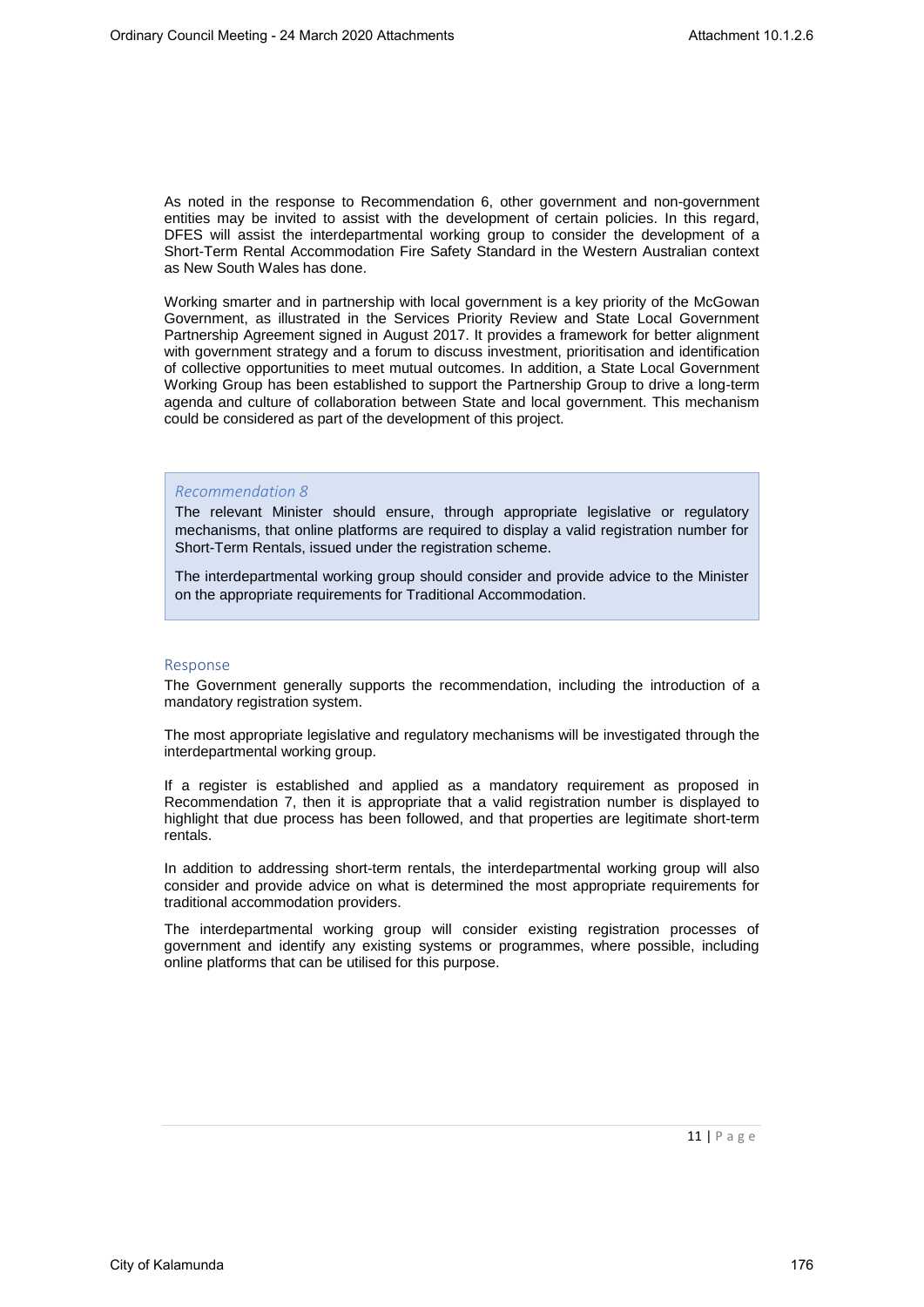The relevant Minister prepare regulations requiring online platforms to provide data on all Short-Term Rental properties listed in Western Australia to the government agency with primary responsibility for the state-wide registration system, on a disclosure cycle to be recommended by the interdepartmental working group.

#### Response

The Government generally supports the recommendation, including the introduction of a mandatory registration system, and a mechanism for data to be collected.

It is unlikely online platforms will voluntarily include registration numbers on their listings in Western Australia. As such, the Government will investigate the potential to introduce legislation to require online booking platforms to list relevant information on their websites, and report data to the Government. It is likely that the Western Australian Government will introduce measures, similar to Tasmania in its *Short Stay Accommodation Act 2019*, to encourage compliance with short-term rental planning permit requirements.

The Government recognises that adequate privacy protections would need to be developed to enable the sharing of de-identified data.

## *Recommendation 10*

The relevant Minister introduce a state-wide registration scheme for Short-Term Rentals based on the parameters developed by the interdepartmental working group, coupled with data provision requirements for online platforms. Local government authorities should be responsible for:

- approving additional registration requirements for properties within their boundaries;
- developing additional registration criteria, suited to their particular circumstance;
- enforcing compliance with their local controls;
- managing complaints about Short-Term Rentals; and
- setting and imposing penalties for non-compliance with local requirements.

The process for information collection and disclosure should be developed by the interdepartmental working group, in consultation with local government.

#### Response

The Government supports the recommendation that a state-wide registration scheme be explored and developed. There is a clear need for a whole-of-government view on the appropriate regulatory and legislative framework that will meet the needs of this rapidly changing sector.

The responsibility of local government as outlined will need to be costed and appropriate cost recovery mechanisms put in place. In Western Australia, local governments can impose fees and charges on users of specific, often incidental, services. Examples include